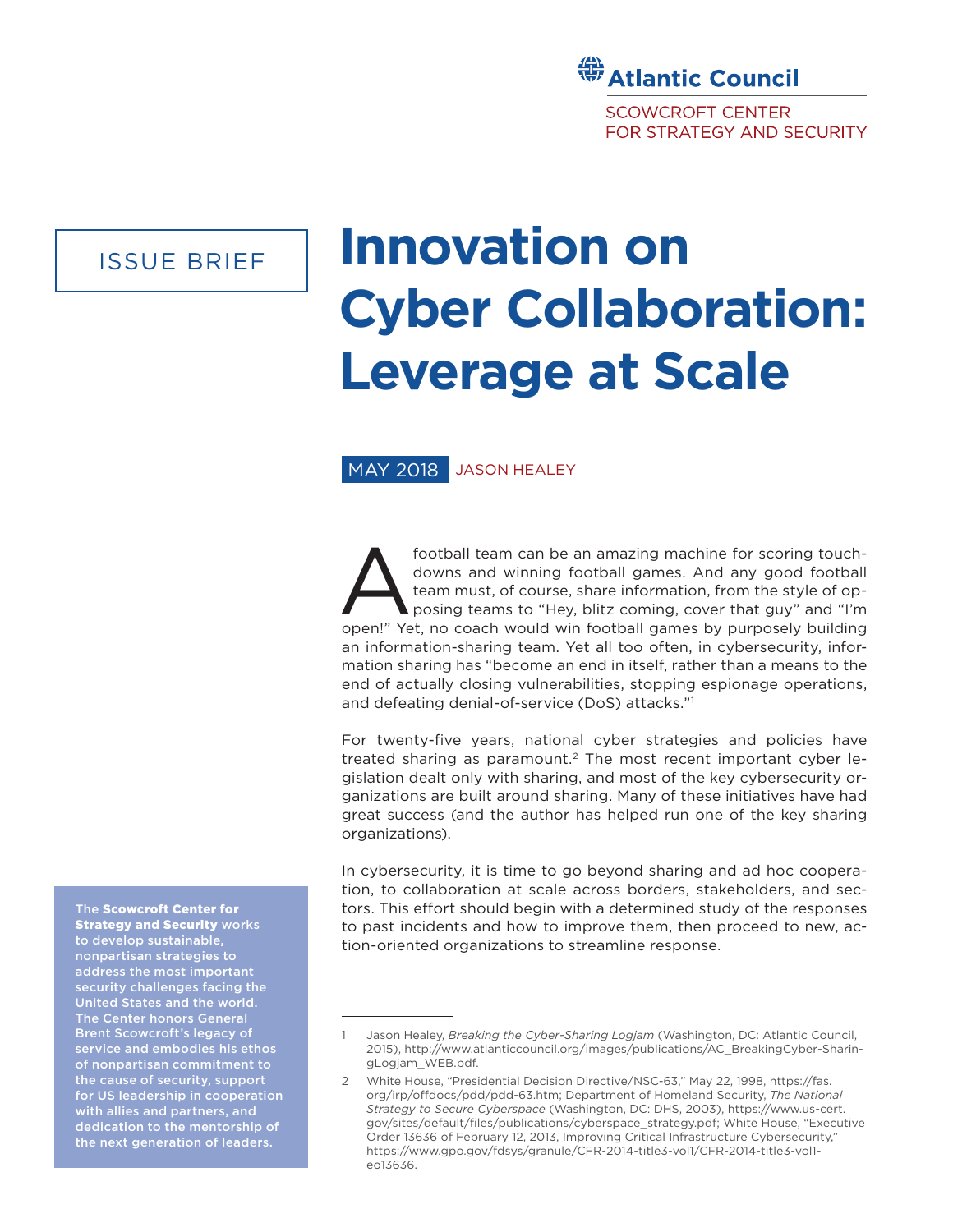

**Identify Critical Response Path**

# Determine How We Have Responded to Past Incidents

As the NY Cyber Task Force recently argued, "Although global responses like the takedown of massive botnets show that sharing and cooperation can make a tremendous difference, such collaborations are still extremely time and resource intensive."<sup>3</sup> That report pushed the concept of "leverage"—those actions giving defenders the greatest advantage, at the greatest scale and lowest cost—and found that operational innovations, such as collaboration and new organizational models, were overlooked sources of leverage.

There has not been any disciplined attempt to study the major incident responses of the past: who took what decision, based on what information, leading to what

action, and with what ultimate result? How can defenders know what information needs to be shared, or how best to improve response? The first step to building a dream team is a disciplined process to understand and improve response for each kind of incident class (such as botnet takedown, counter-APT (advanced persistent threats), massive disrupted denial-of-service (DDoS) attacks, counter-malware, etc.).

The Department of Homeland Security (DHS) should, accordingly, fund a project with a think tank or Federally Funded Research and Development Center (FFRDC) to fully map the critical response path for two to four exemplars of each major incident class. These response-path maps for each incident type should not simply consist of a root-cause analysis, after-action report, or incident repository—as useful as those would

<sup>3</sup> New York Cyber Task Force, *Building a Defensible Cyberspace* (New York: Columbia University School of International and Public Affairs, 2017), https://sipa.columbia.edu/sites/default/files/3668\_SIPA%20Defensible%20Cyberspace-WEB.PDF.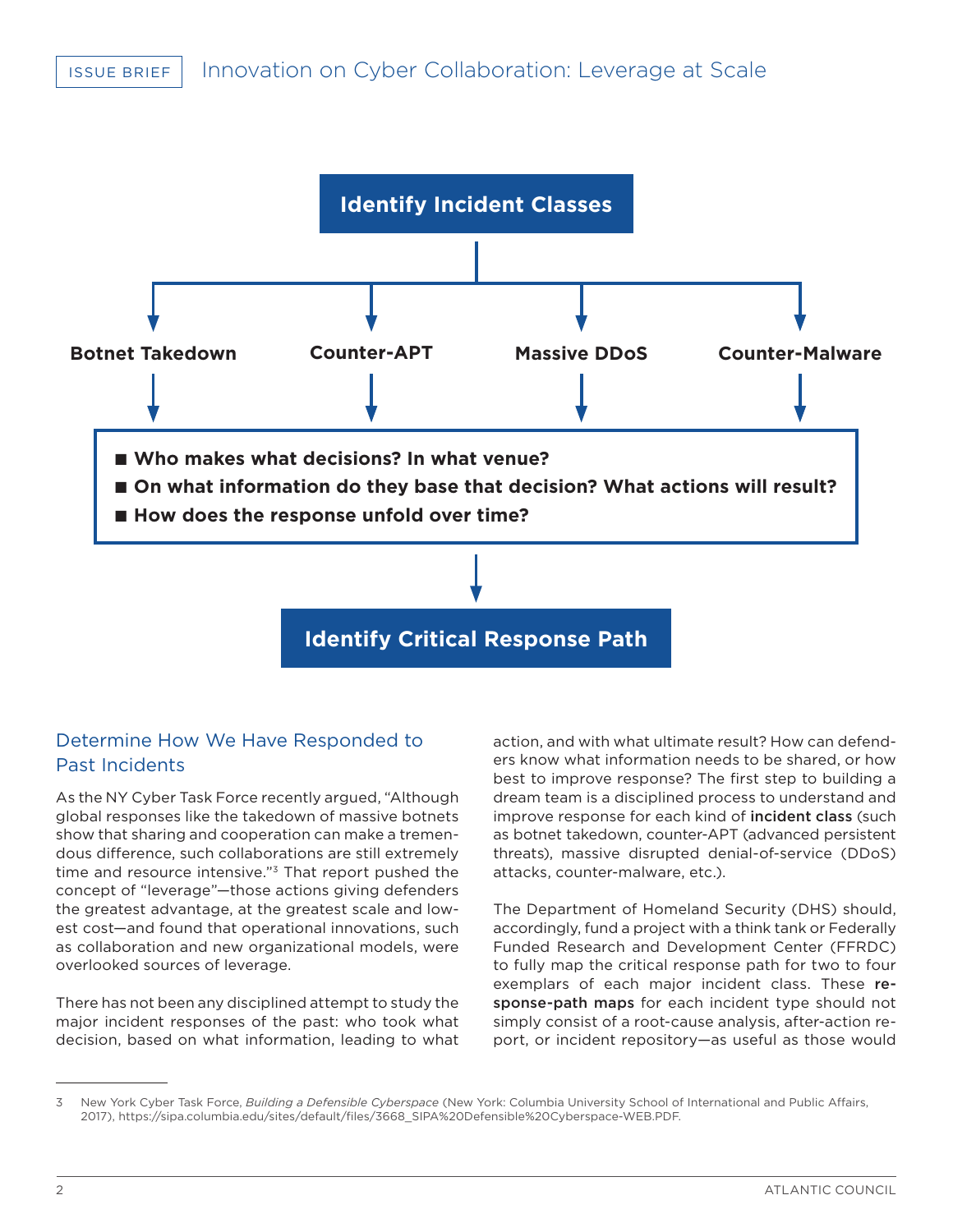be.4 Each response-path map should be a detailed chart focused on the systemwide response actions and decisions that led to the resolution of the incident. Who made which decisions, and in what venue? On what information did they base that decision, and what actions resulted? If the campaign lasted for months, the maps must reflect how the response unfolded over time. This analysis should also examine if these are indeed the most important incident classes, and the amount of overlap between incident classes.

The right people could do a good-enough job with a few days, a sufficient supply of pizza, and a largeenough white board. A more complete version, across all response types and including decision modelers and other experts, should cost no more than a few million dollars: a small investment to achieve these potential gains. The funding might come from either the DHS National Protection and Programs Directorate's Office of Cybersecurity and Infrastructure Analysis (if the project is best considered an operational issue) or the Science and Technology Directorate's Cyber Security Division (if research).

These response-path maps ought to illuminate how the parallel vectors of response actually unfold, set by step, in order to give the defenders the most advantage, at greatest scale and lowest cost. Once the maps are in hand, government and industry experts can examine each incident class for suggestions on how response could have been more effective: not just how *did* defenders respond, but how *should* they respond next time? Perhaps sharing or declassifying some additional information early enough could have stopped the incident in its tracks. Or, maybe a key response organization lacks sufficient resources, but could dramatically improve with a small grant by DHS or industry, as with the Core Infrastructure Initiative.<sup>5</sup>

Each map can be turned into an appendix for national cyber-incident response plans, leading to a full set of rigorously researched playbooks for all major incidents. Whether in the government or private sector, organizations involved in response can use these playbooks to refine (or create) their own.

Likely, the findings will highlight the massive privatesector role in response, and that many key responders are global organizations, which can help the US government prioritize its efforts with the most effective partners. Beyond these lessons for collaboration, the maps will also provide the actual information requirements—allowing a determination of who needs what information and when, which information needs to be shared, and which information can just be bought (and from what source). These response-path maps may also show that a new kind of organization might help streamline response actions across borders, stakeholders, and sectors.

### Piloting New Collaboration Organizations

Much of the current organizational model is built around Information Sharing and Analysis Centers (ISACs), which date back to a 1998 White House policy document. Most ISACs are focused within sectors, and generally within a single country. Seventeen years later, an additional presidential policy created the newer concept of Information Sharing and Analysis Organizations, or ISAOs, to expand sharing beyond specific infrastructure sectors.6 This ISAO structure could serve as a foundation for organizations focused on collaboration and response. There are already massive efforts underway to respond to incidents, but, "nearly all of the most successful sharing groups share information only incidentally; their core mission is stopping cyberattacks or closing vulnerabilities. So government policy should be equally focused on encouraging groups that solve problems, rather than just sharing information."7

A generation of new organizations, perhaps called Cyber Incident Collaboration Organizations (CICOs), could simplify those efforts to make response faster, repeatable, and more streamlined.<sup>8</sup>

<sup>4</sup> Steve M. Bellovin and Adam Shostack, "Input to the Commission on Enhancing National Cybersecurity," September 16, 2016, https://www. nist.gov/sites/default/files/documents/2016/09/16/s.bellovin-a.shostack\_rfi\_response.pdf.

<sup>5</sup> Core Infrastructure Initiative, "Grants," https://www.coreinfrastructure.org/grants.

<sup>6</sup> White House, "Executive Order 13691 of February 13, 2015, Promoting Private Sector Cybersecurity Information Sharing," https://www.federalregister.gov/documents/2015/02/20/2015-03714/promoting-private-sector-cybersecurity-information-sharing.

<sup>7</sup> Healey, *Breaking the Cyber-Sharing Logjam.*

<sup>8</sup> Alternate names: Collaboration, Information Sharing, and Analysis Organizations (CISAOs), Operational Coordination Organizations (OCOs), or Cyber Collaboration Organizations (CCOs).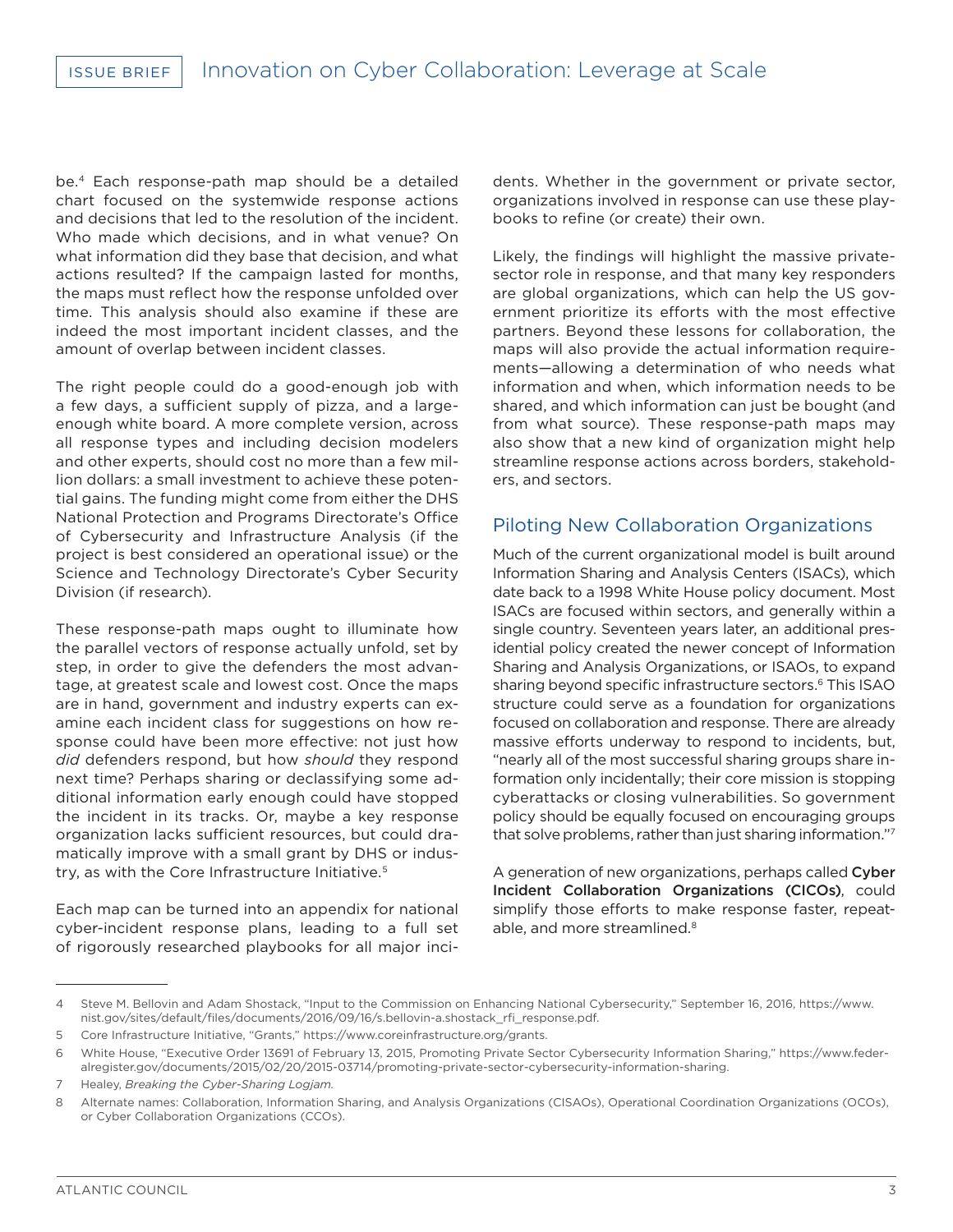The Conficker Working Group (CWG), which led the response to the Conficker malware between 2008 and 2010, is perhaps the classic example of an ad hoc group that needed to be created from scratch, suffered for resources, and had no legal status. The CWG included volunteer researchers and responders from around the globe, from the public and private sectors. To counter the malware's creators, researchers even needed to use their personal credit cards to register domains the malware would use, for command and control. Perhaps most importantly, the CWG shows that—regardless of how well coordination and response happen—a larger structure can help, and that it is hard to build from scratch in the midst of a crisis.

"Many small groups, built on trust and the ability to directly affect outcomes, play outsized roles in cyber response."

Many small groups, built on trust and the ability to directly affect outcomes, play outsized roles in cyber response. The technicians involved do so on a volunteer basis, because they care deeply and are in a position to make a difference. Often, their management and corporate counsel may not fully know (or may prefer not to know) the full scope of their involvement. Because these efforts are informal, with no structure, charter, or support team, they may have limited staying power and scale. Other groups, such as the Enduring Security Framework, ICASI, and the more response-focused ISACs may have these trappings, but might benefit from a tighter focus on specific kinds of incidents.9

To these ends, a Counter-Malware CICO could be built, using the lessons learned from the Conficker Working Group, for a faster, more effective response to such incidents.10 A Counter-Botnet CICO would be similarly global and led by the private sector, with membership including the global organizations that have had the largest role in takedowns—such as, say, Microsoft, FireEye, and the Department of Justice. The Counter-DDoS CICO would bring together the global Tier 1 service providers, content-distribution managers, and other organizations that focus on the core Internet infrastructure. This CICO might start with the existing NCC-Communications ISAC, then add in other groups (such as NSP-SEC) that counter DDoS attacks, as well as other governments and non-US providers.

By comparison, the Counter-APT CICO might be led and funded by the US government, working with the "Five Eyes" partners (the United Kingdom, Australia, Canada, and New Zealand) and, perhaps, with representation from the Defense Industrial Base and key cybersecurity companies. Much of its work would be classified. Other CICOs might zero in on ransomware, malware outbreaks, or the rapid mitigation of Internetwide vulnerabilities like Heartbleed.

It may turn out that having one CICO per incident type ends up being too simplistic, or that incidents will be too multidimensional. As one reviewer of this proposal pointed out, how would it respond to "a botnet that is part of a DDoS attack and also is spreading ransomware?" The incident-path maps developed in the first phase ought to help highlight issues like these, and suggest the best organizational model. The idea is to find out where people are already walking, and create the paths to simplify and streamline.

Each CICO would start as an ISAO, which includes operating in line with specific standards, in exchange for liability protection for information shared. Of course, the goal isn't just to share information, but to simplify collective action. The ISAO standards give more than enough flexibility to use them as the foundation for a larger, souped-up collaboration organization. Each would work with appropriate sector organizations. For example, if a particularly vicious DDoS were targeting banks, of course the Counter-DDoS CICO would work with the FS-ISAC. The Department of Homeland Security, especially elements of the National Cybersecurity and Communications Integration Center, would have some role to play in all of these CICOs. In most cases, how-

<sup>9</sup> Department of Homeland Security, "Enduring Security Framework," https://www.dhs.gov/keywords/enduring-security-framework; https:// www.icasi.org/

<sup>10</sup> Conficker Working Group, *Lessons Learned* (Washington, DC: Rendon Group, 2011), http://www.confickerworkinggroup.org/wiki/uploads/ Conficker\_Working\_Group\_Lessons\_Learned\_17\_June\_2010\_final.pdf.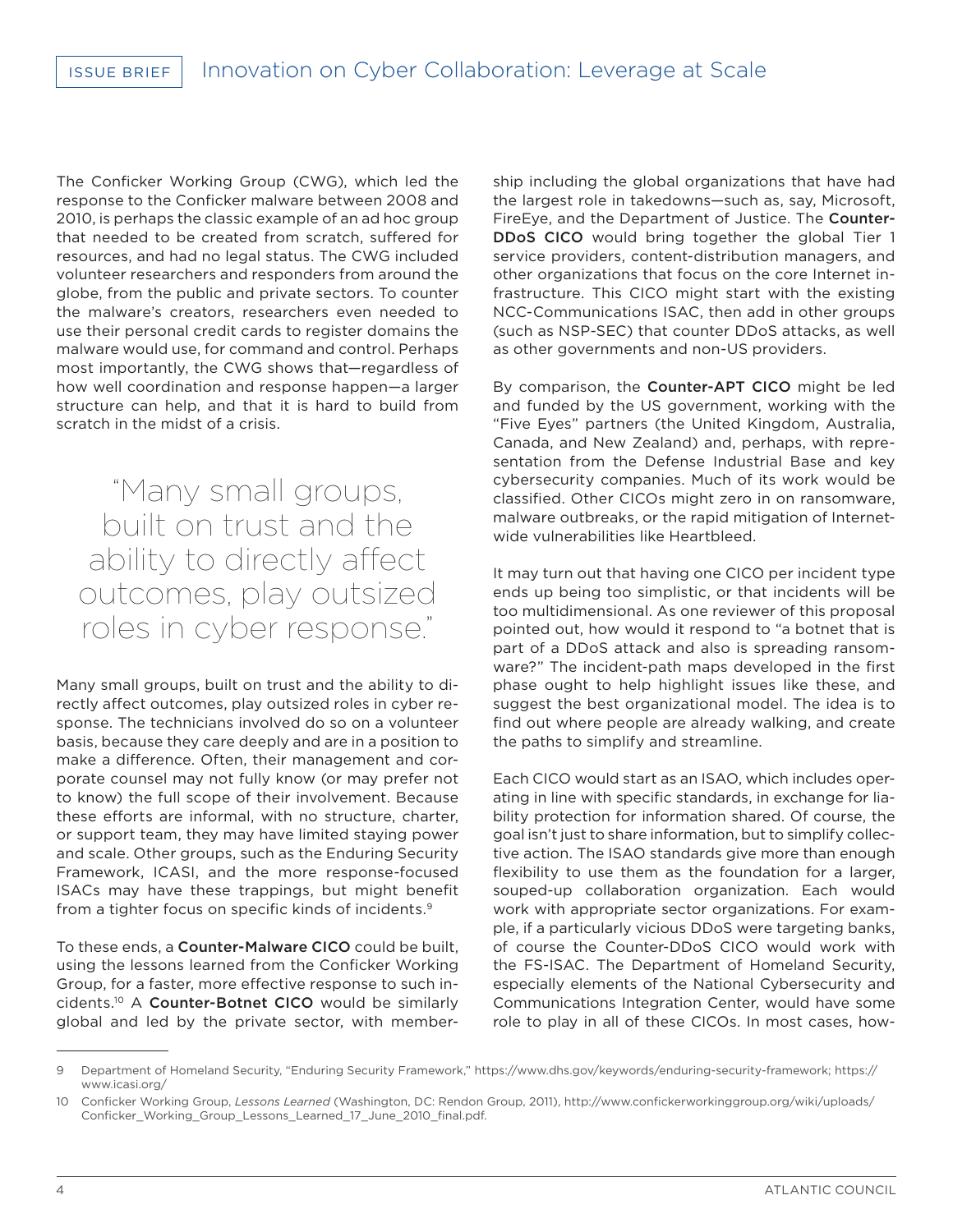ever, that would be merely a supporting role, as the key actions and decisions will be conducted by the private-sector partners.

So, for example, groups already involved in botnet takedowns might come together in a CICO to give themselves a legal entity and liability protection to pour concrete onto a path they've taken together many times. Another model might involve a CICO to specialize in creating small daughter subgroups, on an ad hoc basis, for quick turnkey scale for each new incident. CICOs would need to work with existing ISACs, as part of an overall strategy of taking the path of least resistance.

To succeed, a CICO cannot simply be a new organization with additional overhead. Rather, the goal of a CICO must be to streamline the current response process for an incident type, to provide an umbrella to make such work easier or to upscale it. When the world is hit with the next Conficker, there is no reason for the response team to be so ad hoc that members need to use their personal credit cards. There should be a legal structure, with resources, contact lists, email distribution, and maybe even an executive secretary to keep things moving. There is already significant activity to defeat each of these classes of incidents, so the CICOs need to be developed carefully, purpose built for each kind of response. One size will not fit all.

As one former White House cyber official told the author in response to this proposal, "CIOs and CISOs…already complain about a proliferation of commitments, and regularly point to informal, relationship-driven and very discrete operational collaboration and exchange with peers at other companies as providing the most operational value." CICOs must provide real value, either by reducing the effort involved in the existing response or allowing responses at much greater scale with the same level of effort. If a CICO cannot do this, it should not be created.

## Only with a Limited Government Role

DHS might, accordingly, fund and encourage the creation of a pilot CICO for a particularly promising incident class, based on the results of the response-path maps and stakeholder interest. Some initial funding

might come from a grant or contract from DHS or another agency. As one model, in 2004, the Financial Services ISAC received a contract of roughly \$2 million from the Department of the Treasury to share cybersecurity information to all regulated US financial institutions—no matter how small, and regardless of whether they were formal members of the ISAC.

But, the US government's role probably cannot be much stronger than this, for reasons of perception, collaboration, competence, and ability. New projects, such as the ISACs, are more likely to thrive when they are driven primarily by the private sector. If the private sector sees this as just another government initiative, it may, rightly, be hard to convince that the project will truly focus on its concerns, rather than those of the government. Many private-sector entities will feel burned by past incidents. During Conficker, the response team found the government "had simply taken [its] briefing and presented it at the White House as their own work—and *classified* it, to boot!"11

"If CICOs are primarily created by the US government, they are likely to focus only on US problems and US players."

If CICOs are primarily created by the US government, they are likely to focus only on US problems and US players.12 To work best, CICOs must collaborate across borders. They might include not just US companies and government, but British, Australian, Japanese, French equivalents—and, yes, even Chinese ones.

Also, the US government probably lacks enough capacity to be the primary implementer of the idea. As another former senior government cybersecurity official said in response to this idea, "DHS still has work to do in support of the new ISAO concept…The historical

<sup>11</sup> Mark Bowden, *Worm: The First Digital World War* (New York: Atlantic Monthly Press, 2011).

<sup>12</sup> Ibid.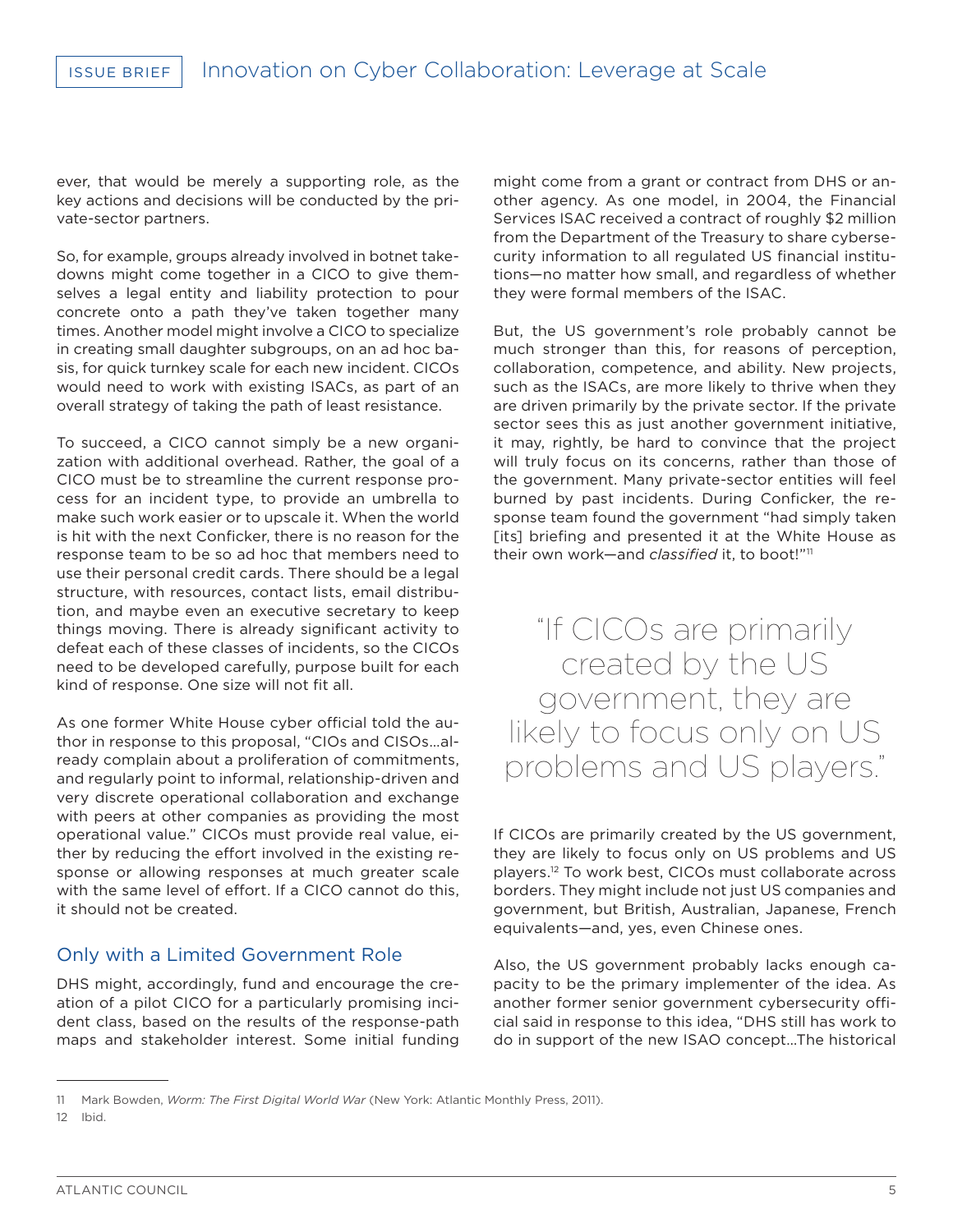challenge for DHS cyber is that before they can finish a project, they are given a new project (by the Hill, by the White House, by private-sector demand)."

Most importantly, the private sector needs to be the primary mover because, in almost all cases, it is not just the first responder to cyber incidents, but the second, third, and fourth responder as well. It has the greater agility, subject-matter expertise, and the ability to directly "bend" cyberspace through its ownership of the networks. The US government lacks these strengths, but brings other tools to the fight: massive resources, incredible staying power, and additional levers of power. The details will be driven by the incident-class maps, but most CICO structures will start with the private-sector capabilities, and add in these government capabilities where needed.

### Toward Collaboration

With so much attention focused on the latest technology, the value of cybersecurity organizations and other process innovations tends to get overlooked. Nearly thirty years ago, after the Morris Worm, the Department of Defense funded the first Computer Emergency Response Team; about twenty-five years ago, Citibank created the first chief information security officer; around twenty years ago, the first ISACs were created, in response to a presidential request, and these were more recently further expanded to ISAOs. The next generation of innovations should simplify agile, scalable response to incidents—across borders, stakeholders, and sectors.

The process should start with deep-dive research to detail the response to different incident classes, to determine who took what decision, based on what information, leading to what action, and with what ultimate result. This disciplined process to create maps of how defenders have previously responded must then drive new organizational concepts, funding, and response plans.

For some, but not all, of these incident classes, a new generation of collaboration organizations could greatly streamline response, allowing faster response, at greater scale and with less effort. Neither of these proposals is particularly complex or expensive, yet they can help make cyberspace far more defensible than it is today.

**Jason Healey** is a senior fellow at the Atlantic Council's Cyber Statecraft Initiative, a senior research scholar at Columbia University's School of International and Public Affairs, and a former vice chair of the Financial Services Information Sharing and Analysis Center. You can follow his tweets on cyber conflict and cyber risk at @Jason\_Healey.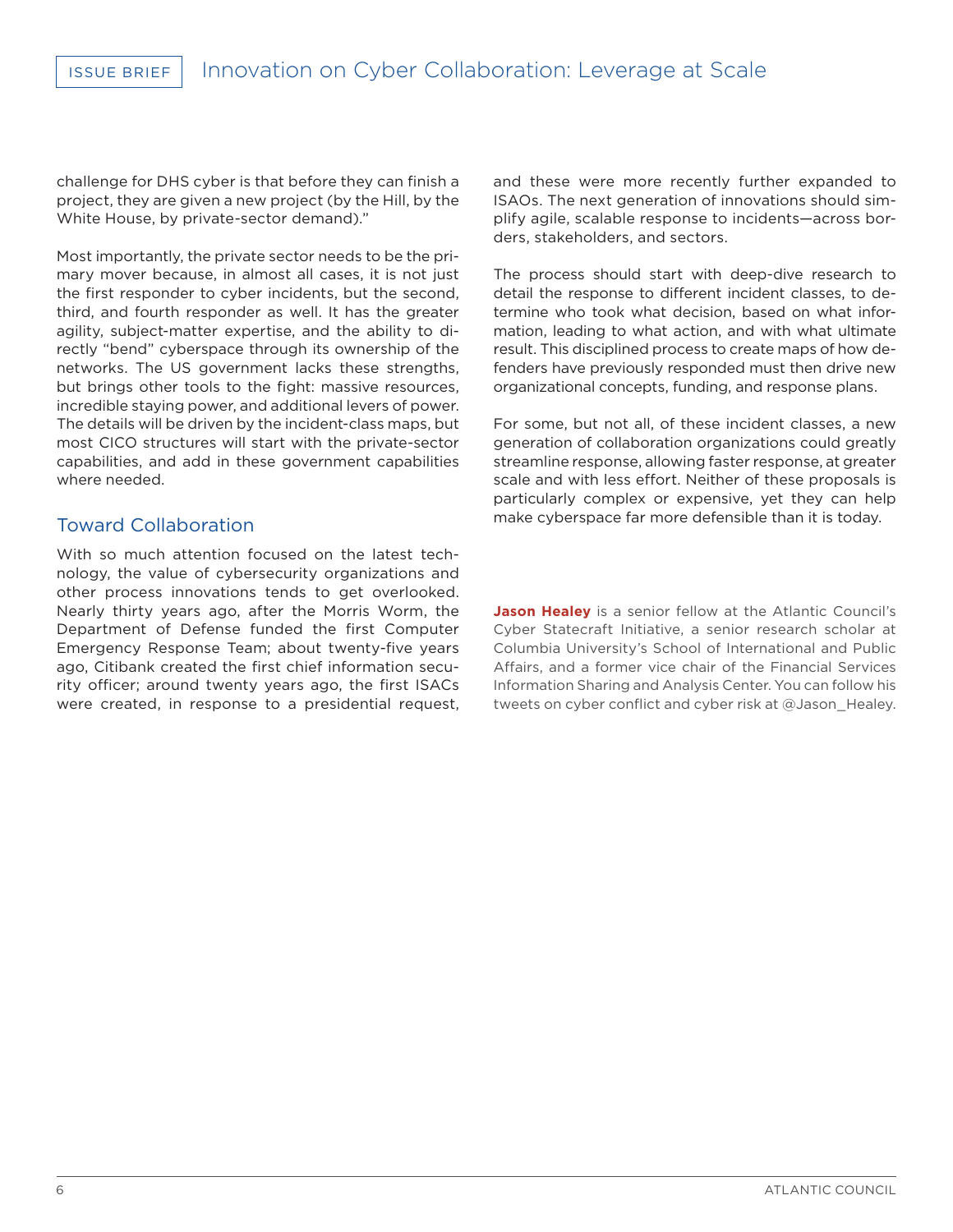# **Atlantic Council Board of Directors**

INTERIM CHAIRMAN \*James L. Jones, Jr.

#### CHAIRMAN EMERITUS, INTERNATIONAL ADVISORY BOARD Brent Scowcroft

CHAIRMAN, INTERNATIONAL ADVISORY BOARD David McCormick

PRESIDENT AND CEO \*Frederick Kempe

### EXECUTIVE VICE CHAIRS

\*Adrienne Arsht \*Stephen J. Hadley

### VICE CHAIRS

\*Robert J. Abernethy \*Richard W. Edelman \*C. Boyden Gray \*George Lund \*Virginia A. Mulberger \*W. DeVier Pierson \*John J. Studzinski

### TREASURER

\*Brian C. McK. Henderson

# **SECRETARY**

\*Walter B. Slocombe

### **DIRECTORS**

Stéphane Abrial Odeh Aburdene \*Peter Ackerman Timothy D. Adams Bertrand-Marc Allen \*Michael Andersson David D. Aufhauser Matthew C. Bernstein \*Rafic A. Bizri Dennis C. Blair Thomas L. Blair Philip M. Breedlove Reuben E. Brigety II Myron Brilliant \*Esther Brimmer Reza Bundy

R. Nicholas Burns Richard R. Burt Michael Calvey James E. Cartwright John E. Chapoton Ahmed Charai Melanie Chen Michael Chertoff George Chopivsky Wesley K. Clark David W. Craig Helima Croft \*Ralph D. Crosby, Jr. Nelson W. Cunningham Ivo H. Daalder \*Ankit N. Desai \*Paula J. Dobriansky Christopher J. Dodd Conrado Dornier Thomas J. Egan, Jr. \*Stuart E. Eizenstat Thomas R. Eldridge Julie Finley \*Alan H. Fleischmann Jendayi E. Frazer Ronald M. Freeman Courtney Geduldig \*Robert S. Gelbard Gianni Di Giovanni Thomas H. Glocer Murathan Günal \*Sherri W. Goodman Amir A. Handjani John D. Harris, II Frank Haun Michael V. Hayden Annette Heuser Amos Hochstein Ed Holland \*Karl V. Hopkins Robert D. Hormats Mary L. Howell Wolfgang F. Ischinger Deborah Lee James Reuben Jeffery, III Joia M. Johnson

Stephen R. Kappes \*Maria Pica Karp Andre Kelleners Sean Kevelighan \*Zalmay M. Khalilzad Robert M. Kimmitt Henry A. Kissinger Franklin D. Kramer Laura Lane Richard L. Lawson \*Jan M. Lodal Douglas Lute \*Jane Holl Lute William J. Lynn Wendy W. Makins Zaza Mamulaishvili Mian M. Mansha Gerardo Mato William E. Mayer T. Allan McArtor Timothy McBride John M. McHugh Eric D.K. Melby Franklin C. Miller Judith A. Miller \*Alexander V. Mirtchev Susan Molinari Michael J. Morell Richard Morningstar Edward J. Newberry Thomas R. Nides Franco Nuschese Joseph S. Nye Hilda Ochoa-Brillembourg Ahmet M. Oren Sally A. Painter \*Ana I. Palacio Carlos Pascual Alan Pellegrini David H. Petraeus Thomas R. Pickering Daniel B. Poneman Dina H. Powell Arnold L. Punaro Robert Rangel Thomas J. Ridge

Michael J. Rogers Charles O. Rossotti Robert O. Rowland Harry Sachinis Rajiv Shah Stephen Shapiro Wendy Sherman Kris Singh James G. Stavridis Richard J.A. Steele Paula Stern Robert J. Stevens Robert L. Stout, Jr. \*Ellen O. Tauscher Nathan D. Tibbits Frances M. Townsend Clyde C. Tuggle Melanne Verveer Charles F. Wald Michael F. Walsh Maciej Witucki Neal S. Wolin Guang Yang Mary C. Yates Dov S. Zakheim

### HONORARY DIRECTORS

David C. Acheson James A. Baker, III Harold Brown Frank C. Carlucci, III Ashton B. Carter Robert M. Gates Michael G. Mullen Leon E. Panetta William J. Perry Colin L. Powell Condoleezza Rice George P. Shultz Horst Teltschik John W. Warner William H. Webster

\*Executive Committee Members

List as of April 16, 2018